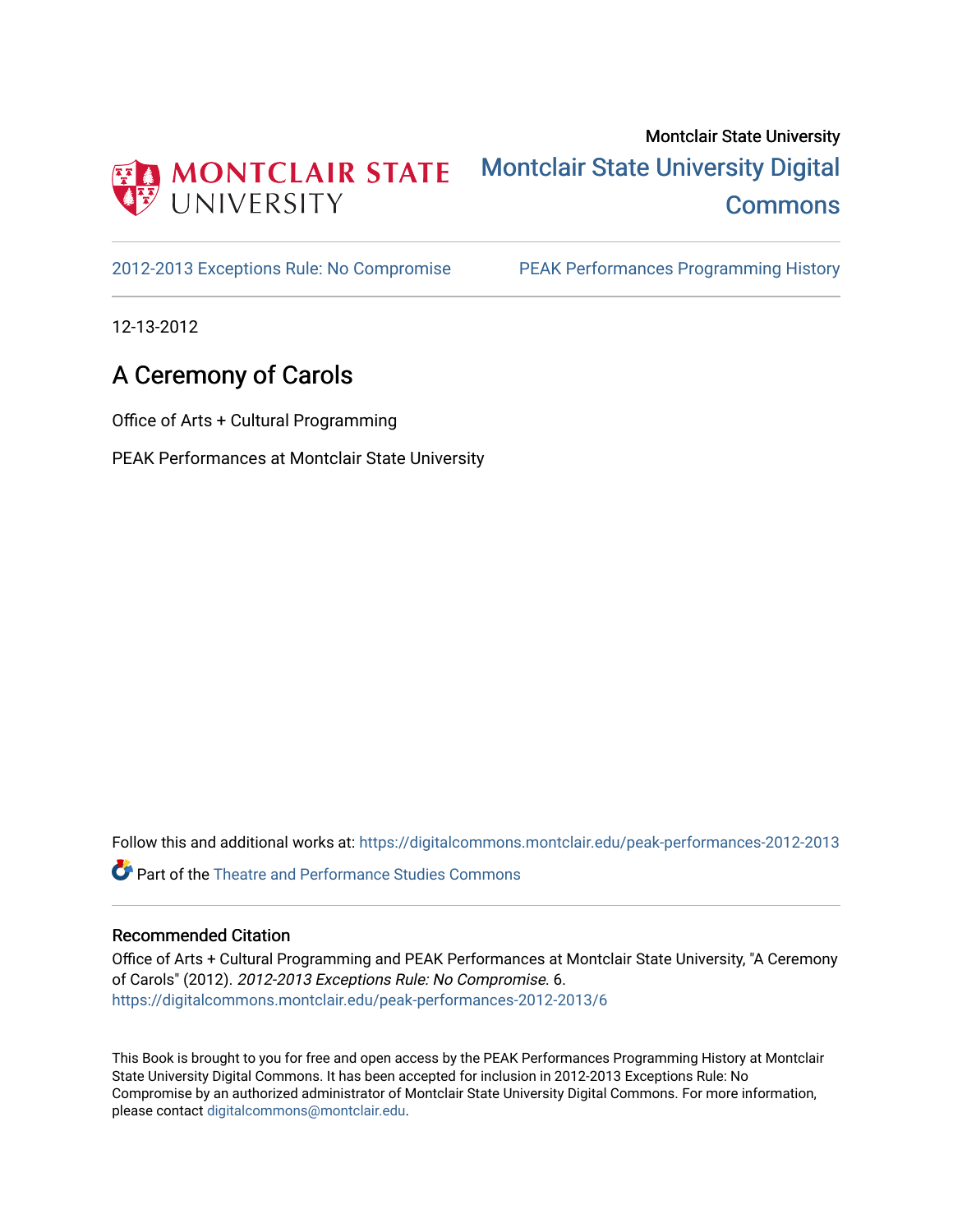teachers included Merce Cunningham, Carolyn Brown,Valda Setterfield, Gus Solomons, Jr., and Alfredo Corvino at Dance Circle. On his return to London two years later, he worked throughout the UK and Europe as an independent choreographer and teacher.

In 1980, Alston was appointed resident choreographer with Ballet Rambert and became the company's artistic director from 1986 to 1992. During his time there, he created 25 works for Rambert besides being commissioned to create works for the Royal Danish Ballet and the Royal Ballet. In 1992, Alston was invited to create a full evening of his own work for the Ballet Atlantique based in La Rochelle, France. He made another full evening for London Contemporary Dance Theatre at the 1994Aldeburgh Festival, and it was therefore a logical step to go on to form his own company, which he did when he took up the post of artistic director ofThe Place in 1994. The Richard Alston Dance Company was launched atThe Place in November of that year. Over the past 18 years,Alston has made over 30 pieces for this company.

Recent commissions for other companies include *Sheer Bravado* for BalletTheatre Munich and *WalkThrough a Storm* for Ballet Black. In 2009,Alston was invited to choreograph a new version of *Carmen* for Scottish Ballet. In 2011, he made *A Rugged Flourish* for NewYork Theatre Ballet and, in 2012, *Even Song* for the Holland Dance Festival.Alston's *Light Flooding into Darkened Rooms* will be performed by the NewYorkTheatre Ballet in spring 2013.

Alston was made an honorary doctor of philosophy (in dance) at Surrey University in 1992, and in 2003 he received an honorary MA from Chichester University. In 1995, he was named Chevalier dans l'Ordre desArts et des Lettres in recognition of his work in France, and in 2001, he received the Commander of the British Empire (CBE) in the New Year Honours list. In 2008,Alston won the Critics Circle National DanceAwards' DeValois Award for Outstanding Achievement. This year Alston was presented with theAward for Excellence in International Dance by the InternationalTheatre Institute.

**Martin Lawrance** (Rehearsal Director) was born in Leicester, England, and trained at London Contemporary Dance School from 1991 to 1994. He performed with the postgraduate performance group 4D, where he first worked with Richard Alston. He was a dancer with Richard Alston Dance Company (RADC) from 1995 to 2007, having over 25 works created on him in this time.As RADC's rehearsal director, he has restaged 12 of RichardAlston's choreographies, in Britain and overseas, including *Lachrymae, Slow Airs, Sudden Exit, Roughcut, Fever, Red Run,Gypsy Mixture, Movements from Petrushka,Overdrive, Shimmer, Light Flooding into Darkened Rooms,* and *The Devil in the Detail.* He has also been developing his

own choreography, and the RADC repertoire has included such works as *Grey Allegro* (2003), *Charge* (2004), *About-Face* (2006), *Brink* (2007), *To Dance and Skylark* (2009), *Lie of the Land* (2010), and most recently *Madcap* (2012).

**Jason Ridgway** (Pianist) graduated from the Guildhall School of Music with one of the highest honors in the history of the school and was awarded the Piano Prize. He has performed with many of the UK's leading orchestras, including the London Symphony Orchestra at the Barbican, the Philharmonia at St. John's Smith Square, and the Royal Liverpool Philharmonic at Hope Concert Hall. He has won the Julius Isserlis Prize presented by the Royal Philharmonic Society, he was a piano finalist in the BBCYoung Musician, and he was awarded the first prize at the Guild competition.

Desperate for money, Mozart rushed these off to his publisher, hastily attaching a Rondo he had written one year earlier, but the Rondo comes from a different world. For *Unfinished Business*Alston has chosen instead to conclude with the succinct Gigue in D, an unabashed homage by Mozart to Bach in an extraordinary arrangement by Federico Busoni. Busoni brilliantly interweaves music from the opera *The Marriage of Figaro* that scurries along not pausing for breath.

**Heather J. Buchanan, Ph.D.** (Choral Director) was born in Australia. She is associate professor of music and director of choral activities at MSU, where she conducts the 165 voice Chorale, 60-voice University Singers, and 24-voice Vocal Accord. She has collaborated with a variety of renowned international performing artists in the United States, Europe, and Australia, and her choirs regularly perform with the New Jersey Symphony Orchestra. Her publications include books, book chapters, articles on Body Mapping and choral pedagogy, edited choral octavos, and a DVD.Dr. Buchanan holds degrees from the Queensland Conservatorium of Music (Australia), Westminster Choir College of Rider University, and the University of New England (Australia). A licensed Andover Educator, she also specializes in the teaching of Body Mapping and somatic pedagogy for musicians.A vibrant teacher, dynamic performer, and passionate musicians' health advocate,Dr. Buchanan is in demand as a guest conductor, somatic educator, and choral clinician in the US and abroad.

It is music seemingly so simple and direct, full of a powerful, frankly joyous elation, deploying superb skill in its expression of images from the Christmas story.The words are early English and sometimes strange to the modern ear, but that they completely caught Britten's imagination is abundantly clear from this glorious music.

Taking the lead from Britten, Richard Alston has not tried to narrate the Christmas story as such but, rather, to portray the poetic imagery of the medieval words. *A Ceremony of Carols* is a gathering assembled to meditate on the mystery of Christ's humble beginnings something the poor in the Middle Ages would have understood all too clearly.The harp interlude is intended to convey the image of the Virgin Mary having insight into what would inevitably happen to her child.

First performed February 8, 2012, at The MarloweTheatre, Canterbury.

**Nathan Goodman** (Dancer) was born in London and began his training at the BRIT School for Performing Arts and Technology (2002–06). He continued his training at London Contemporary Dance School.Goodman joined Richard Alston Dance Company in 2009.

**André Tarantiles** (Harpist) received his bachelor of music and master of music degrees from Indiana University School of Music. He has concertized throughout the United States, performed as soloist in all the major NewYork City concert halls, and appeared on national television accompanying notable opera stars. Formerly principal harpist for the Metropolitan Opera Guild, New York City Opera National Company, and Opera Orchestra of NewYork, Tarantiles is currently principal harpist for the Philly Pops, Glimmerglass Opera Festival, Arizona Opera Wagner Festival, New Jersey State Opera, Connecticut Grand Opera, the Center for Contemporary Opera,Teatro Grattacielo,Northeastern Pennsylvania Philharmonic, Riverside Symphonia, the Princeton Symphony, Festival Musical de Santo Domingo, and, most recently, the Casals Festival in San Juan, Puerto Rico. He is currently a faculty member ofThe College of New Jersey, MSU, and Bryn Mawr College.

## **PROGRAM NOTES**

## *Roughcut*

*Roughcut* was made to celebrate the energy and exuberance of the young dancers Richard Alston was working with 20 years ago at Rambert Dance Company. It was a dance about vitality and, as its name implied, it did not bother to be tidy at the edges. In reviving it now for his own company,Alston has found that *Roughcut's* casual air is deceptive—the throwaway energy of the movement is anchored by a very specific use of the body's weight and pull, and this emphasis has to be there to properly articulate and syncopate the music's intricate rhythm.

First performed by Rambert Dance Company at the Newcastle Theatre Royal on December 7, 1990. First performed by Richard Alston Dance Company at Cambridge Arts Theatre on October 7, 1999.This revival first performed at Northcott Theatre, Exeter, on February 16, 2011.

## *Unfinished Business*

The Richard Alston Dance Company is very grateful to Dr Haruhisa Handa and the International Foundation forArts and Culture for their financial support.

International touring inquiries: Gillian Newson, DanceArts UK, Gillian.newson@btopenworld.com. General inquiries: radc@theplace.org.uk.

RichardAlston's *Unfinished Business* is danced to the beautiful, lucid, and flowing music of Mozart, who composed his K. 533 late in his short life, only four years before he died.There are two sublime and profoundly beautiful movements: an Allegro flowing in an unending lyrical stream and a starker, more troubled Andante, dark, brooding, questioning.

Co-commissioned by OctagonTheatre,Yeovil. First performed on September 28, 2011.

## *A Ceremony of Carols*

*A Ceremony of Carols* was written in 1942.At that time, Benjamin Britten was living and working inAmerica. Stricken with a sudden intense bout of homesickness, he somehow managed to get a passage back to England (not so easy mid-war) on a Swedish freighter.The freighter stopped on the way at Halifax, Nova Scotia, where Britten went ashore and happened to find, in a second-hand bookstore, a collection of medieval English verse. Back in his cramped and overheated cabin, he wrote settings of these medieval carols on the tedious transatlantic journey home.

## **ABOUT THE ARTISTS**

**Richard Alston** (Artistic Director/ Choreographer) choreographed his first work in 1968 as one of the original students at the London School of Contemporary Dance. He went on to choreograph for London Contemporary Dance Theatre before forming the UK's first independent dance company, Strider, in 1972. In 1975, he came to NewYork to study at the Merce Cunningham Dance Studio.While he was in NewYork,Alston's

**Dance Dance Dance Dance** 

**Prima Voce** (Choir) is a professional-level women's choir founded by Heather J. Buchanan specifically for this collaboration with Richard Alston. The choir's auditioned membership is drawn primarily from MSU students and alumni who have extensive performance experience as both solo vocal artists and choral singers.

**Elly Braund** (Dancer) was born in Falmouth, England, and trained at Trinity Laban Conservatoire of Music and Dance, graduating in 2011. She joined Richard Alston Dance Company as an apprentice in 2011 and became a permanent member of the company in 2012.

**Hannah Kidd** (Dancer) was born in Oxford,

England, and began her training at Elmhurst Ballet School. From Elmhurst, she continued her training at London Contemporary Dance School. She joined Richard Alston Dance Company in 2007.Kidd was recently nominated as Outstanding Dancer Female (2012) by the Critics' Circle National DanceAwards.

**Andrew Macleman** (Dancer) was born in Dundee, England, and trained at London Contemporary Dance School, graduating in 2012 with a First Class BA Honours degree. He joined Richard Alston Dance Company as an apprentice in 2012.

**Nancy Nerantzi** (Dancer) was born in Athens and trained at the National Ballet School of Greece in 2007 and at London Contemporary Dance School in 2008. She joined Richard Alston Dance Company in 2011.

**James Pett** (Dancer) was born in London and competed as a gymnast before training at Trinity Laban Conservatoire of Music and Dance, graduating in 2011 with a First Class BA Honours degree. Pett joined Richard Alston Dance Company as an apprentice in 2011, becoming a full company member in 2012.

**Liam Riddick** (Dancer) was born in South Wales and trained at London Contemporary Dance School in 2007. He joined Richard Alston Dance Company as an apprentice in 2010, becoming a full company member in 2011.Riddick was recently nominated as Outstanding Dancer Male (2012) by the Critics' Circle National DanceAwards.

**Monique Smith-McDowell** (Dancer) was born in London and competed as a gymnast for 10 years before training at London Contemporary Dance School, graduating in 2012. She joined Richard Alston Dance Company as an apprentice in 2012.

**Pierre Tappon** (Dancer) was born in Angoulême, France. In 2002 he moved to Bordeaux in order to join the Junior Ballet d'Aquitaine under the direction of Daniel Agésilas. In 2005,Tappon completed a oneyear apprenticeship with Richard Alston Dance Company before joining as a full-time dancer in 2007.

**Oihana Vesga Bujan** (Dancer) was born in San Sebastian and trained at the Conservatoire National Maurice Ravel (Biarritz, France) before joining London Contemporary Dance School and graduating in 2012. She joined Richard Alston Dance Company as an apprentice in 2012.

**Alistair Goldsmith** (Dancer) is a third-year student at London Contemporary Dance School and is currently on exchange with Purchase College, SUNY, for 2012–13. He joins RichardAlston Dance Company in *A Ceremony of Carols* for the Peak Performances season.

**Chloe Mead** (Dancer) graduated from London Contemporary Dance School in 2012 and joins Richard Alston Dance Company in *A Ceremony of Carols* for the Peak Performances season.

## **RICHARD ALSTON DANCE COMPANY**

CompanyAdministrator **Isabelle Drummond** Marketing Officer **Jack Wright** Production Electrician **Paul Kizintas** SoundTechnician **Owen Joseph** Education Program Leader **Katherine Rothman**

Connect with RADC online at: www.facebook.com/richardalstondance; www.twitter.com/richardalstonDC; www.youtube.com/theplacefordance

## **PRIMA VOCE**

## Conductor **Heather J. Buchanan**

Soprano I **Angel Baker, Jessica Eucker,\* Julianne Froehlich, Serena Gattuso, Cornelia Lotito, Christine Rauschenbach, Claire Tsiporukha**

Soprano II **Jordan Barry, Adrieana Blazin, Autumn D'Esposito, Nicole Jodoin, Karen Levandoski,\* Cassandra Pautler, Kristina á Váli, Courtney Wright** Alto **Lisa Andreacchi,\* Krystle Lee Avinger, Daveda Browne,**

**Lauren D'Imperio, Andria Kwasnicki, Christina McCall, Gabriella Natale, Elaine Thoman**

RehearsalAccompanist **Steven W. Ryan**

\*Section Leader